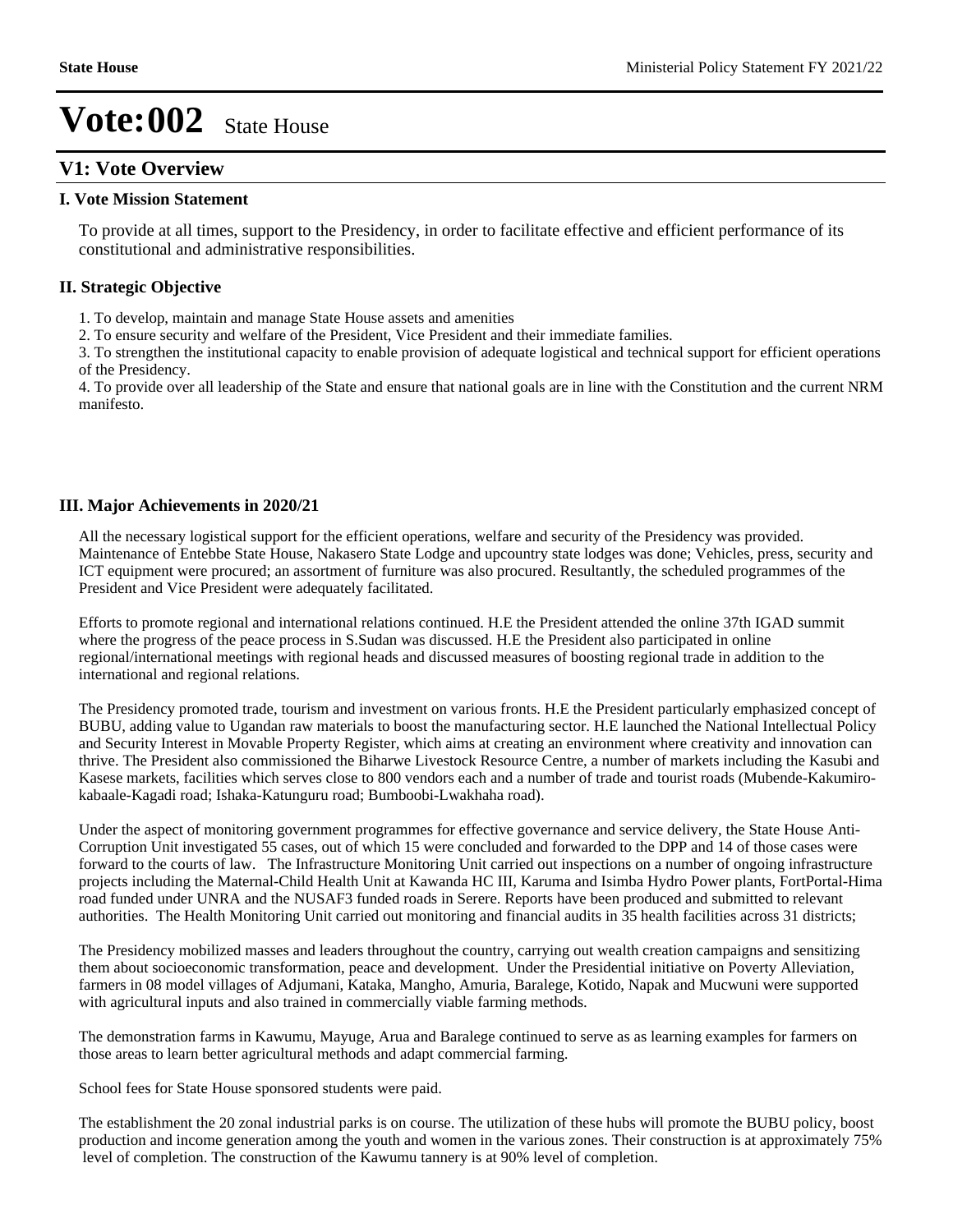The Youth Skilling Programme continued. In this year, 3,835 girls and 948 boys graduated and given startup capital. There are presently 3,526 girls on programme.

#### **IV. Medium Term Plans**

Over the medium term, State House will continue to provide the necessary logistical support for the welfare, security and effective performance of the Presidency while the Presidency will remain committed to the promotion of the following: 1. Mobilisation of masses for socio-economic transformation especially among the youth and women,

- 2. Trade, Tourism and Investment
- 3. International relations, regional integration and regional peace initiatives,

4. Good governance, and

5. Support to the needy.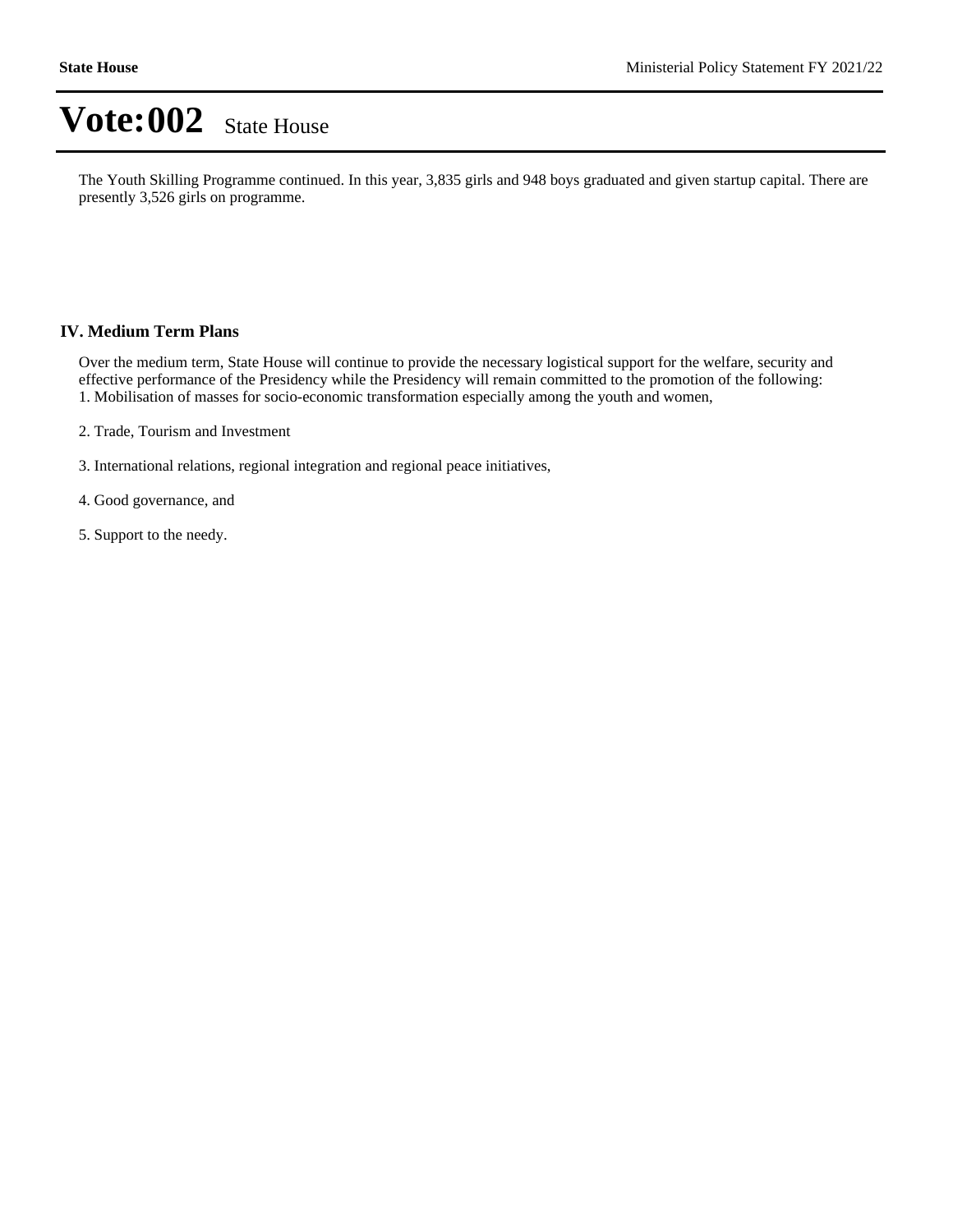### **V. Snapshot Of Medium Term Budget Allocations**

**Table 5.1: Overview of Vote Expenditures (UShs Billion)**

|                  |                                                      |                    | 2020/21       |                                           |         | <b>MTEF Budget Projections</b> |         |         |         |
|------------------|------------------------------------------------------|--------------------|---------------|-------------------------------------------|---------|--------------------------------|---------|---------|---------|
|                  |                                                      | 2019/20<br>Outturn | <b>Budget</b> | <b>Approved Expenditure</b><br>by End Dec | 2021/22 | 2022/23                        | 2023/24 | 2024/25 | 2025/26 |
| <b>Recurrent</b> | Wage                                                 | 17.096             | 18.773        | 8.666                                     | 18.773  | 19.711                         | 19.711  | 19.711  | 19.711  |
|                  | Non Wage                                             | 613.594            | 379.020       | 574.597                                   | 379.025 | 379.025                        | 379.025 | 379.025 | 379.025 |
| Devt.            | GoU                                                  | 29.338             | 12.338        | 7.209                                     | 12.338  | 12.338                         | 12.338  | 12.338  | 12.338  |
|                  | Ext. Fin.                                            | 0.000              | 0.000         | 0.000                                     | 0.000   | 0.000                          | 0.000   | 0.000   | 0.000   |
|                  | <b>GoU</b> Total                                     | 660.029            | 410.131       | 590.472                                   | 410.136 | 411.075                        | 411.075 | 411.075 | 411.075 |
|                  | <b>Total GoU+Ext Fin (MTEF)</b>                      | 660.029            | 410.131       | 590.472                                   | 410.136 | 411.075                        | 411.075 | 411.075 | 411.075 |
|                  | Arrears                                              | 0.000              | 0.116         | 0.114                                     | 0.000   | 0.000                          | 0.000   | 0.000   | 0.000   |
|                  | <b>Total Budget</b>                                  | 660.029            | 410.248       | 590.586                                   | 410.136 | 411.075                        | 411.075 | 411.075 | 411.075 |
|                  | <b>A.I.A Total</b>                                   | N/A                | N/A           | N/A                                       | N/A     | N/A                            | N/A     | N/A     | N/A     |
|                  | <b>Grand Total</b>                                   | 660.029            | 410.248       | 590.586                                   | 410.136 | 411.075                        | 411.075 | 411.075 | 411.075 |
|                  | <b>Total Vote Budget</b><br><b>Excluding Arrears</b> | 660.029            | 410.131       | 590.472                                   | 410.136 | 411.075                        | 411.075 | 411.075 | 411.075 |

### **Table 5.2: Budget Allocation by Programme (UShs Billion)**

|                                 | 2021/22 Draft Estimates |          |              |  |
|---------------------------------|-------------------------|----------|--------------|--|
| <b>Billion Uganda Shillings</b> | GoU                     | Ext. Fin | <b>Total</b> |  |
| Governance and Security         | 410.136                 | 0.000    | 410.136      |  |
| <b>Grand Total:</b>             | 410.136                 | 0.000    | 410.136      |  |
| <b>Total excluding Arrears</b>  | 410.136                 | 0.000    | 410.136      |  |

### **VI. Budget By Economic Clasification**

**Table V6.1 2020/21 and 2021/22 Budget Allocations by Item**

|                                       |         | 2020/21 Approved Budget |            |              |         | 2021/22 Draft Estimates |              |
|---------------------------------------|---------|-------------------------|------------|--------------|---------|-------------------------|--------------|
| Billion Uganda Shillings              | GoU     | Ext. Fin                | <b>AIA</b> | <b>Total</b> | GoU     | Ext. Fin                | <b>Total</b> |
| <b>Output Class: Outputs Provided</b> | 397.793 | 0.000                   | 0.000      | 397.793      | 397.798 | 0.000                   | 397.798      |
| 211 Wages and Salaries                | 42.012  | 0.000                   | 0.000      | 42.012       | 47.741  | 0.000                   | 47.741       |
| 212 Social Contributions              | 0.500   | 0.000                   | 0.000      | 0.500        | 0.505   | 0.000                   | 0.505        |
| 213 Other Employee Costs              | 5.296   | 0.000                   | 0.000      | 5.296        | 5.296   | 0.000                   | 5.296        |
| 221 General Expenses                  | 19.219  | 0.000                   | 0.000      | 19.219       | 16.313  | 0.000                   | 16.313       |
| 222 Communications                    | 2.800   | 0.000                   | 0.000      | 2.800        | 1.608   | 0.000                   | 1.608        |
| 223 Utility and Property Expenses     | 4.964   | 0.000                   | 0.000      | 4.964        | 4.130   | 0.000                   | 4.130        |
| 224 Supplies and Services             | 72.867  | 0.000                   | 0.000      | 72.867       | 72.867  | 0.000                   | 72.867       |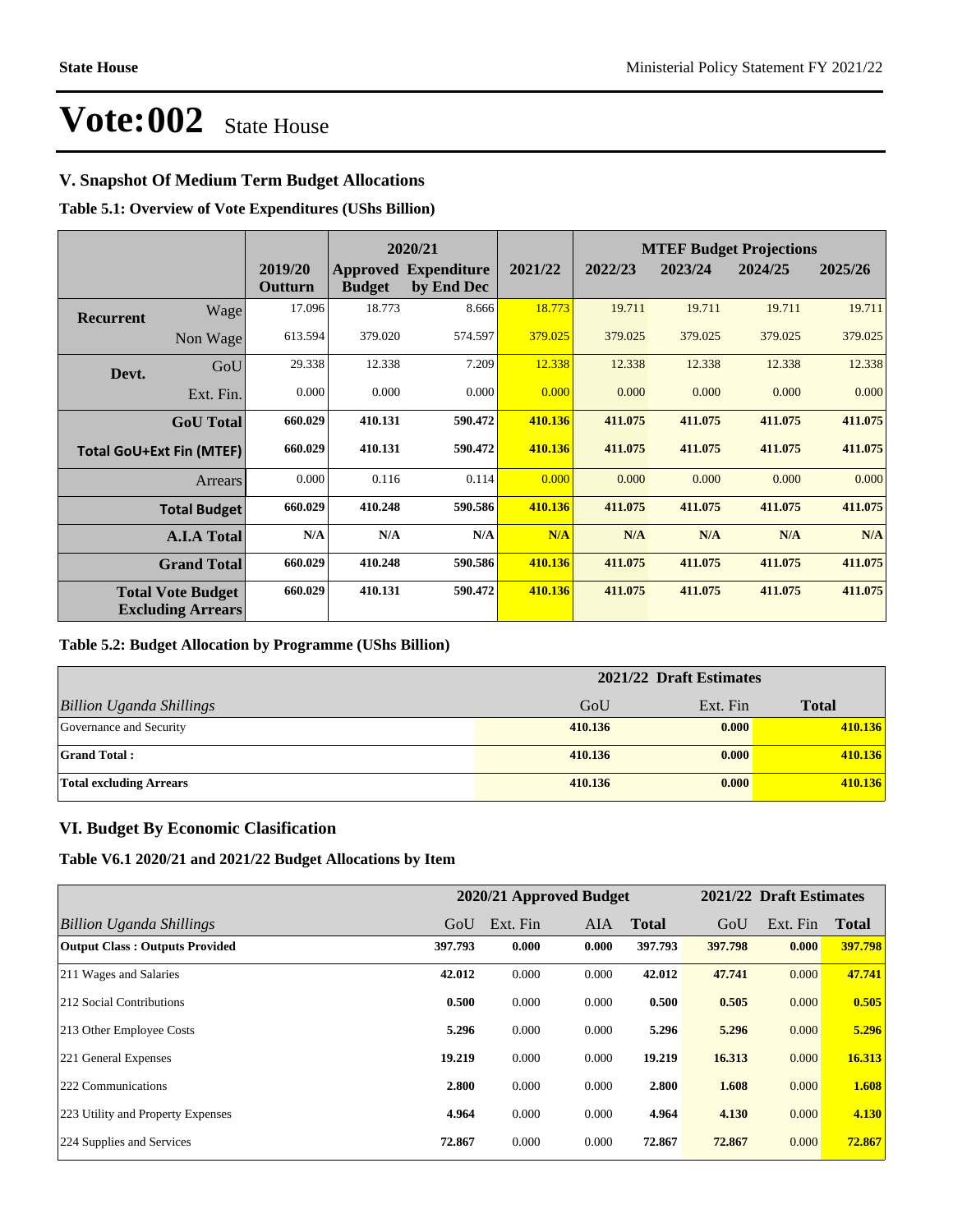| 226 Insurances and Licenses               | 2.970   | 0.000 | 0.000 | 2.970   | 2.970   | 0.000 | 2.970   |
|-------------------------------------------|---------|-------|-------|---------|---------|-------|---------|
| 227 Travel and Transport                  | 88.322  | 0.000 | 0.000 | 88.322  | 78.371  | 0.000 | 78.371  |
| 228 Maintenance                           | 15.823  | 0.000 | 0.000 | 15.823  | 12.004  | 0.000 | 12.004  |
| 282 Miscellaneous Other Expenses          | 143.019 | 0.000 | 0.000 | 143.019 | 155.992 | 0.000 | 155.992 |
| <b>Output Class: Capital Purchases</b>    | 12.338  | 0.000 | 0.000 | 12.338  | 12.338  | 0.000 | 12.338  |
| 281 Property expenses other than interest | 0.030   | 0.000 | 0.000 | 0.030   | 0.030   | 0.000 | 0.030   |
| <b>312 FIXED ASSETS</b>                   | 12.308  | 0.000 | 0.000 | 12.308  | 12.308  | 0.000 | 12.308  |
| <b>Output Class: Arrears</b>              | 0.116   | 0.000 | 0.000 | 0.116   | 0.000   | 0.000 | 0.000   |
| 321 DOMESTIC                              | 0.116   | 0.000 | 0.000 | 0.116   | 0.000   | 0.000 | 0.000   |
| <b>Grand Total:</b>                       | 410.248 | 0.000 | 0.000 | 410.248 | 410.136 | 0.000 | 410.136 |
| <b>Total excluding Arrears</b>            | 410.131 | 0.000 | 0.000 | 410.131 | 410.136 | 0.000 | 410.136 |

### VII. Budget By Sub-Subprogramme, Department And Project

### **Table V7.1: Past Expenditure Outturns and Medium Term Projections by Sub-SubProgramme,Department and Project**

| Billion Uganda shillings                                             |                              | FY 2020/21                |                                   | <b>Medium Term Projections</b>              |         |         |         |         |
|----------------------------------------------------------------------|------------------------------|---------------------------|-----------------------------------|---------------------------------------------|---------|---------|---------|---------|
|                                                                      | <b>FY 2019/20</b><br>Outturn | Approved<br><b>Budget</b> | <b>Spent By</b><br><b>End Dec</b> | 2021-22<br><b>Proposed</b><br><b>Budget</b> | 2022-23 | 2023-24 | 2024-25 | 2025-26 |
| 11 Logistical and Administrative<br><b>Support to the Presidency</b> | 660.029                      | 410.248                   | 590.586                           | 410.136                                     | 411.075 | 411.075 | 411.075 | 411.075 |
| 0008 Support to State House                                          | 29.338                       | 0.000                     | 0.000                             | 0.000                                       | 0.000   | 0.000   | 0.000   | 0.000   |
| 02 Support to Vice President                                         | 6.567                        | 7.140                     | 2.876                             | 8.580                                       | 12.860  | 12.860  | 12.860  | 12.860  |
| Administration and Support to the<br>03<br>President                 | 491.651                      | 313.660                   | 537.235                           | 311.964                                     | 308.767 | 308.767 | 308.767 | 308.767 |
| 04 Internal Audit                                                    | 0.086                        | 0.072                     | 0.036                             | 0.072                                       | 0.072   | 0.072   | 0.072   | 0.072   |
| 06 Presidential Initiatives                                          | 132.386                      | 77.038                    | 43.230                            | 77.182                                      | 77.038  | 77.038  | 77.038  | 77.038  |
| 1590 Retooling of State House                                        | 0.000                        | 12.338                    | 7.209                             | 12.338                                      | 12.338  | 12.338  | 12.338  | 12.338  |
| <b>Total for the Vote</b>                                            | 660.029                      | 410.248                   | 590.586                           | 410.136                                     | 411.075 | 411.075 | 411.075 | 411.075 |
| <b>Total Excluding Arrears</b>                                       | 660.029                      | 410.131                   | 590.472                           | 410.136                                     | 411.075 | 411.075 | 411.075 | 411.075 |

### **VIII. Sub-SubProgramme Performance and Medium Term Plans**

### **Table V8.1: Sub-SubProgramme Outcome and Outcome Indicators**

|             | <b>Sub-SubProgramme:</b> 11 Logistical and Administrative Support to the Presidency                                                                     |
|-------------|---------------------------------------------------------------------------------------------------------------------------------------------------------|
| Objective : | 1. To provide adequate logistical support for the security, welfare and effective performance of H.E the<br>President and the Vice President            |
|             | 2. To secure fiscal, human and other resources as well as ensure their optimal and cost effective utilization                                           |
|             | 3. To ensure effective coordination of programmes, provision of required information, follow up on<br>special issues and promote good public relations. |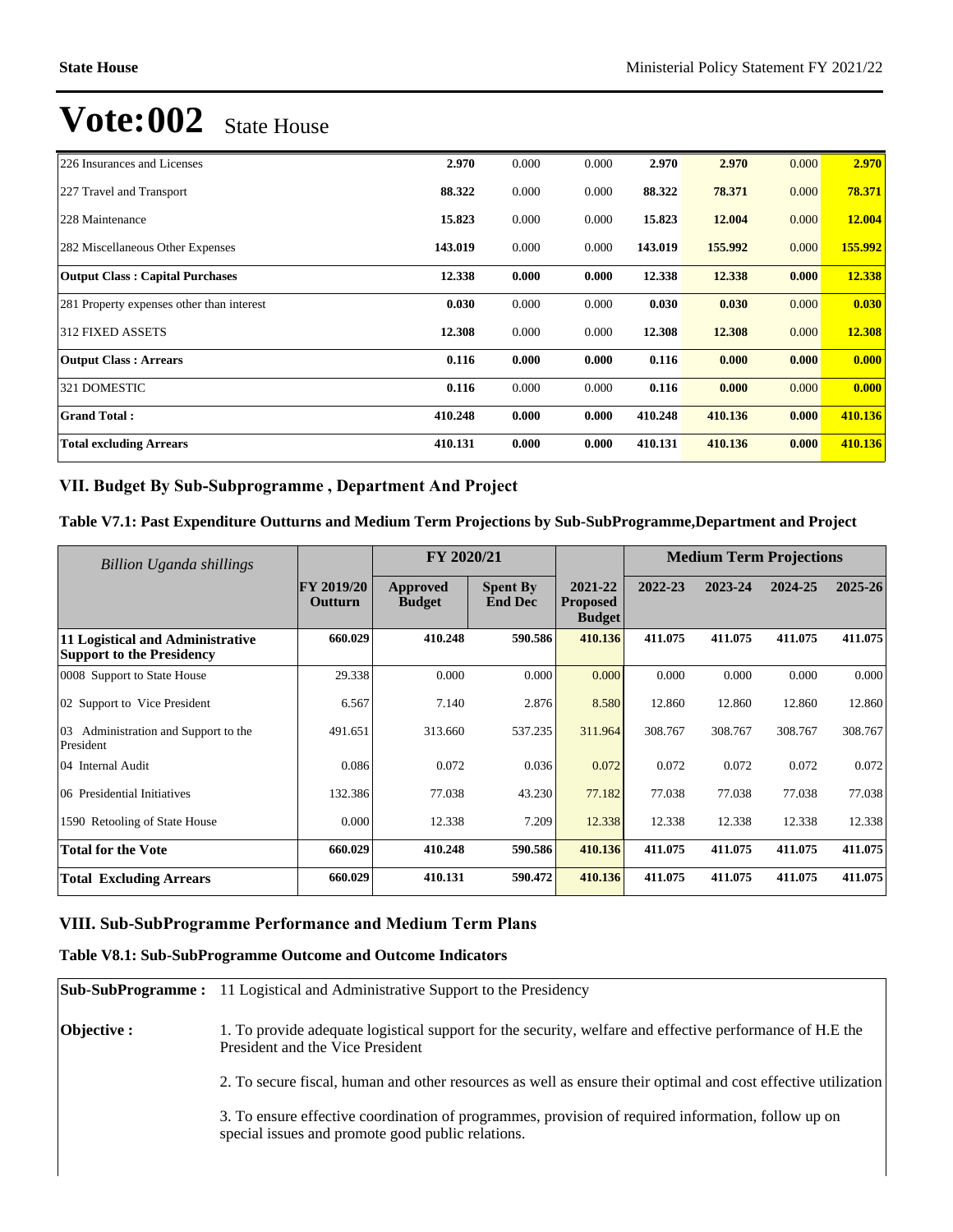|                                                                                                            | 4. To provide over all leadership of the State and ensure better service delivery and job creation to the<br>masses, especially the youth and women                   |                 |                  |                            |            |            |  |
|------------------------------------------------------------------------------------------------------------|-----------------------------------------------------------------------------------------------------------------------------------------------------------------------|-----------------|------------------|----------------------------|------------|------------|--|
|                                                                                                            | 5. To mobilize masses towards political and socio-economic transformation and improved quality of life.                                                               |                 |                  |                            |            |            |  |
|                                                                                                            | 6. To promote regional integration and international relations for purposes of political, social and<br>economic gains, and the creation of investment opportunities. |                 |                  |                            |            |            |  |
|                                                                                                            | 7. To encourage and sustain peace initiatives, both internally and outside, as a means of enhancing<br>national security and development.                             |                 |                  |                            |            |            |  |
|                                                                                                            |                                                                                                                                                                       |                 |                  |                            |            |            |  |
| <b>Responsible Officer:</b>                                                                                | <b>State House Comptroller</b>                                                                                                                                        |                 |                  |                            |            |            |  |
| Outcome:                                                                                                   | Effective and Efficient Operations of the Presidency                                                                                                                  |                 |                  |                            |            |            |  |
| 1. Improved service delivery                                                                               |                                                                                                                                                                       |                 |                  |                            |            |            |  |
|                                                                                                            |                                                                                                                                                                       |                 |                  | <b>Performance Targets</b> |            |            |  |
|                                                                                                            | <b>Outcome Indicators</b>                                                                                                                                             |                 |                  | 2021/22                    | 2022/23    | 2023/24    |  |
|                                                                                                            |                                                                                                                                                                       | <b>Baseline</b> | <b>Base year</b> | <b>Target</b>              | Projection | Projection |  |
| • Level of Provision of Logistical Support                                                                 |                                                                                                                                                                       | 100%            | 2018             | 95%                        | 95%        | 95%        |  |
| • Level of Implementation of Presidential Initiatives<br>Good<br>2018                                      |                                                                                                                                                                       |                 |                  |                            | Good       | Good       |  |
| <b>Department: 02 Support to Vice President</b>                                                            |                                                                                                                                                                       |                 |                  |                            |            |            |  |
|                                                                                                            | Budget Output: 02 Logistical Support, Welfare & security provided to HE The President, VP & their families                                                            |                 |                  |                            |            |            |  |
|                                                                                                            | Degree to which welfare, security & logistical demands satisfied                                                                                                      |                 |                  | Good                       | Good       | Good       |  |
| Proportion of logistical demands satisfied                                                                 |                                                                                                                                                                       |                 |                  | 95%                        | 95%        | 95%        |  |
|                                                                                                            | <b>Budget Output: 03 Masses mobilized towards poverty reduction, peace &amp; development</b>                                                                          |                 |                  |                            |            |            |  |
|                                                                                                            | Number of regions mobilised by the Presidency for Peace Transformation and Prosperity for all                                                                         |                 |                  |                            | 4          | 4          |  |
|                                                                                                            | Budget Output: 04 Regional integration & international relations promoted                                                                                             |                 |                  |                            |            |            |  |
| Number of countries visited                                                                                |                                                                                                                                                                       |                 |                  | $\overline{2}$             | 4          | 4          |  |
|                                                                                                            | Number of regional and international meetings attended                                                                                                                |                 |                  |                            | 2          | 2          |  |
| <b>Budget Output: 05 Trade, tourism &amp; investment promoted</b>                                          |                                                                                                                                                                       |                 |                  |                            |            |            |  |
| Number of International Trade meetings attended                                                            |                                                                                                                                                                       | $\overline{2}$  | $\boldsymbol{2}$ | $\mathbf{2}$               |            |            |  |
| Budget Output: 06 Community outreach programmes and welfare activities attended to                         |                                                                                                                                                                       |                 |                  |                            |            |            |  |
| Number of Community functions attended                                                                     | 50                                                                                                                                                                    | 50              | 50               |                            |            |            |  |
| Department: 03 Administration and Support to the President                                                 |                                                                                                                                                                       |                 |                  |                            |            |            |  |
| Budget Output: 02 Logistical Support, Welfare & security provided to HE The President, VP & their families |                                                                                                                                                                       |                 |                  |                            |            |            |  |
|                                                                                                            | Degree to which welfare, security $&$ logistical demands satisfied                                                                                                    |                 |                  | Good                       | Good       | Good       |  |
| Proportion of logistical demands satisfied                                                                 |                                                                                                                                                                       |                 |                  |                            | 95%<br>95% | 95%        |  |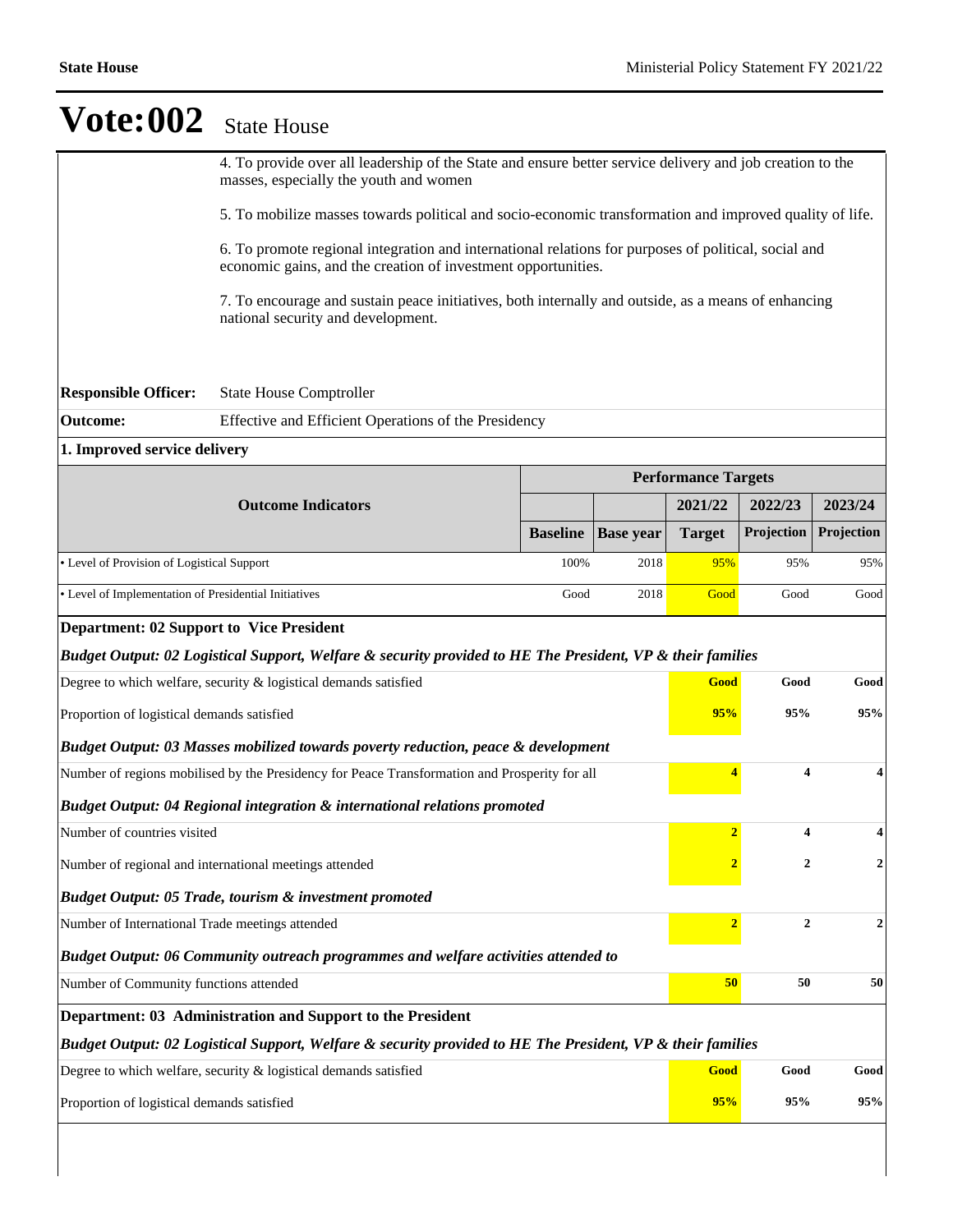| Budget Output: 03 Masses mobilized towards poverty reduction, peace & development             |                         |                         |                         |
|-----------------------------------------------------------------------------------------------|-------------------------|-------------------------|-------------------------|
| Number of delegations from districts met by H.E The President                                 | <b>100</b>              | 110                     | 120                     |
| Number of regions mobilised by the Presidency for Peace Transformation and Prosperity for all |                         | $\overline{\mathbf{4}}$ | $\overline{\mathbf{4}}$ |
| Budget Output: 04 Regional integration & international relations promoted                     |                         |                         |                         |
| Number of countries visited                                                                   | $\overline{\mathbf{4}}$ | 15                      | 20                      |
| Number of Heads of State hosted                                                               | 5                       | 15                      | 15                      |
| Number of regional and international meetings attended                                        | <b>18</b>               | 18                      | 18                      |
| Budget Output: 05 Trade, tourism & investment promoted                                        |                         |                         |                         |
| Number of International Trade meetings attended                                               | 6                       | 6                       | 6                       |
| <b>Budget Output: 06 Community outreach programmes and welfare activities attended to</b>     |                         |                         |                         |
| Number of Community functions attended                                                        | <b>100</b>              | 100                     | 110                     |
| Number of students benefitting from the presidential scholarship scheme                       | 3,425                   | 3,400                   | 3,450                   |
| <b>Department: 06 Presidential Initiatives</b>                                                |                         |                         |                         |
| <b>Budget Output: 07 Presidential Initaitives Supported</b>                                   |                         |                         |                         |
| Number of villages reached with the Poverty Alleviation Initiative                            | 27                      | 27                      | 27                      |
| Number of hospitals/health centres monitored                                                  | 240                     | 240                     | 250                     |
| Number of Public infrastructure works under construction monitored                            | 16                      | 16                      | 16                      |

### **IX. Major Capital Investments And Changes In Resource Allocation**

### **Table 9.1: Major Capital Investment (Capital Purchases outputs over 0.5Billion)**

| FY 2020/21                                                                                      | FY 2021/22                                                                              |                                                                                     |  |  |  |  |  |  |
|-------------------------------------------------------------------------------------------------|-----------------------------------------------------------------------------------------|-------------------------------------------------------------------------------------|--|--|--|--|--|--|
| <b>Appr. Budget and Planned Outputs</b>                                                         | <b>Expenditures and Achievements by</b><br>end Dec                                      | <b>Proposed Budget and Planned</b><br><b>Outputs</b>                                |  |  |  |  |  |  |
| <b>Vote 002 State House</b>                                                                     |                                                                                         |                                                                                     |  |  |  |  |  |  |
|                                                                                                 | Sub-SubProgramme: 16 11 Logistical and Administrative Support to the Presidency         |                                                                                     |  |  |  |  |  |  |
| Development Project : 1590 Retooling of State House                                             |                                                                                         |                                                                                     |  |  |  |  |  |  |
| <b>Budget Output: 16 11 72 Government Buildings and Administrative Infrastructure</b>           |                                                                                         |                                                                                     |  |  |  |  |  |  |
| Maintenance of Entebbe State House Complex and Nakasero<br>State Lodge carried out;             | Maintenance of Entebbe State House Complex<br>and Nakasero State Lodge was carried out; | Maintenance of Entebbe State House Complex<br>and Nakasero State lodge carried out; |  |  |  |  |  |  |
| Routine maintenance works carried out in the 24 State Lodges;                                   | Routine maintenance works were carried were<br>out in the 12 State Lodges;              | Maintenance works carried out in the 23<br>upcountry state lodges;                  |  |  |  |  |  |  |
| Routine maintenance works carried out in 06 office buildings;<br>Carry out 08 inspection trips. | Routine maintenance works carried out in 02<br>office buildings were done;              | Maintenance works carried out in the 06 office<br>buildings;                        |  |  |  |  |  |  |
|                                                                                                 | 04 inspection trips were undertaken                                                     | Carry out 08 inspection trips                                                       |  |  |  |  |  |  |
| <b>Total Output Cost(Ushs Thousand)</b><br>970,000                                              | 523,729                                                                                 | 970,000                                                                             |  |  |  |  |  |  |
| Gou Dev't:<br>970,000                                                                           | 523,729                                                                                 | 970,000                                                                             |  |  |  |  |  |  |
| Ext Fin:                                                                                        | $\overline{0}$<br>$\Omega$                                                              |                                                                                     |  |  |  |  |  |  |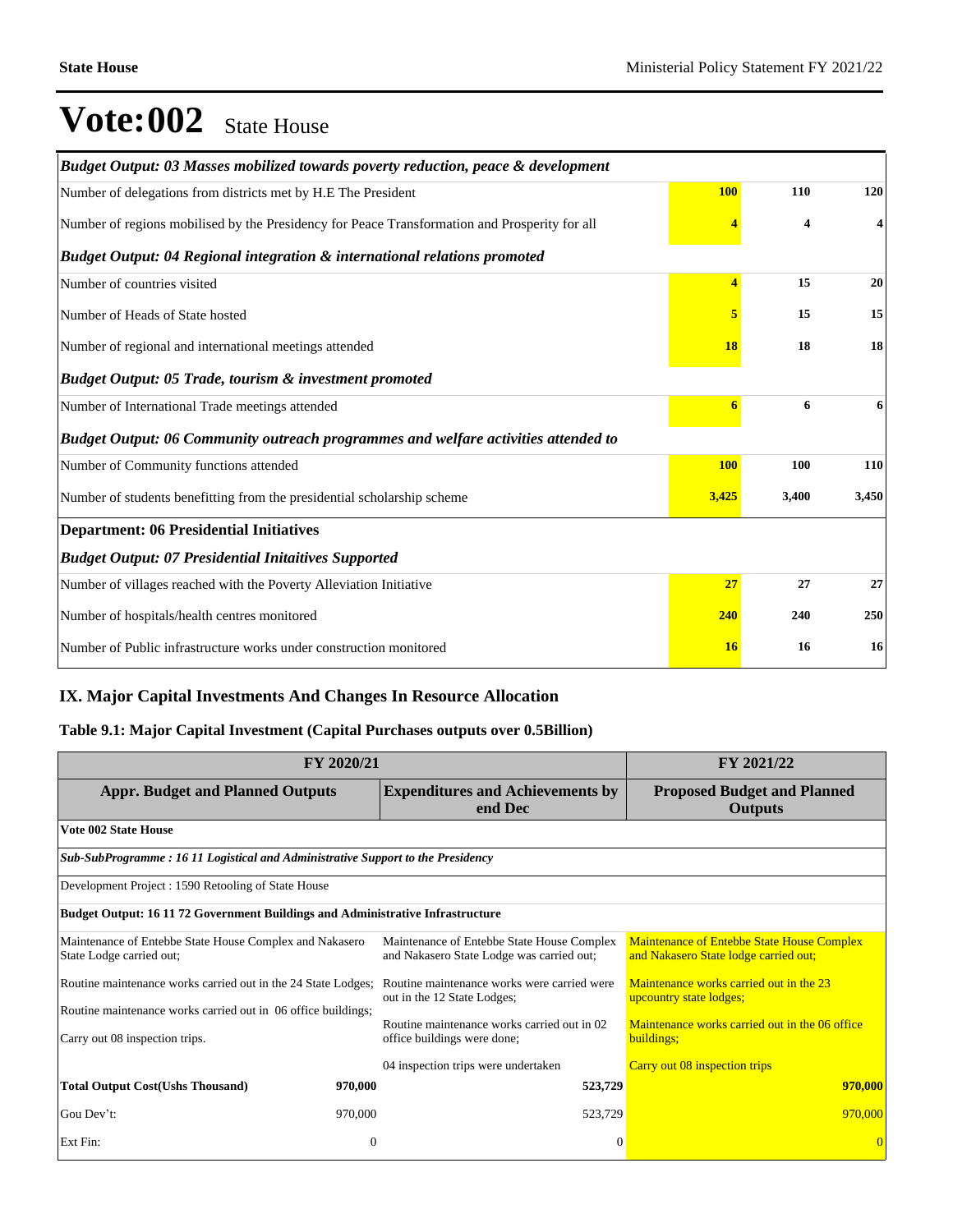| A.I.A:                                                                            | $\mathbf{0}$                                                          | $\mathbf{0}$                                                                | $\overline{0}$                                                      |  |  |  |  |  |  |
|-----------------------------------------------------------------------------------|-----------------------------------------------------------------------|-----------------------------------------------------------------------------|---------------------------------------------------------------------|--|--|--|--|--|--|
| Budget Output: 16 11 75 Purchase of Motor Vehicles and Other Transport Equipment  |                                                                       |                                                                             |                                                                     |  |  |  |  |  |  |
| 14 vehicles procured;                                                             |                                                                       | 14 Vehicles were procured and delivered                                     | 14 Vehicles procured;                                               |  |  |  |  |  |  |
| Annual maintenance of the Presidential Jet and Helicopter<br>undertaken           |                                                                       |                                                                             | Major maintenance of the Presidential and<br>Helicopter undertaken. |  |  |  |  |  |  |
| <b>Total Output Cost(Ushs Thousand)</b>                                           | 7.150.000                                                             | 4,143,315                                                                   | 7,150,000                                                           |  |  |  |  |  |  |
| Gou Dev't:                                                                        | 7,150,000                                                             | 4,143,315                                                                   | 7,150,000                                                           |  |  |  |  |  |  |
| Ext Fin:                                                                          | $\Omega$                                                              | $\Omega$                                                                    |                                                                     |  |  |  |  |  |  |
| A.I.A:                                                                            | $\overline{0}$                                                        | $\mathbf{0}$                                                                |                                                                     |  |  |  |  |  |  |
|                                                                                   | Budget Output: 16 11 77 Purchase of Specialised Machinery & Equipment |                                                                             |                                                                     |  |  |  |  |  |  |
| 3 Sets of security equipment procured;                                            |                                                                       | 3 Sets of press equipment and 3 sets of security<br>equipment were procured | 3 sets of security equipment procured;                              |  |  |  |  |  |  |
| 3 Sets of press equipment procured;                                               |                                                                       |                                                                             | 3 sets of press equipment procured;                                 |  |  |  |  |  |  |
| 3 sets of household equipment procured.                                           |                                                                       |                                                                             | 3 sets of household equipment procured.                             |  |  |  |  |  |  |
| <b>Total Output Cost(Ushs Thousand)</b>                                           | 3,468,411                                                             | 2,205,549                                                                   | 3,468,411                                                           |  |  |  |  |  |  |
| Gou Dev't:                                                                        | 3,468,411                                                             | 2,205,549                                                                   | 3,468,411                                                           |  |  |  |  |  |  |
| Ext Fin:                                                                          | $\overline{0}$                                                        | $\Omega$                                                                    | $\Omega$                                                            |  |  |  |  |  |  |
| A.I.A.                                                                            | $\boldsymbol{0}$                                                      | $\mathbf{0}$                                                                |                                                                     |  |  |  |  |  |  |
| Budget Output: 16 11 78 Purchase of Office and Residential Furniture and Fittings |                                                                       |                                                                             |                                                                     |  |  |  |  |  |  |
| 02 categories (office and residential) furniture procured                         |                                                                       | Assorted furniture was procured                                             | 02 categories (office and residential) furniture<br>procured        |  |  |  |  |  |  |
| <b>Total Output Cost(Ushs Thousand)</b>                                           | 600,000                                                               | 273,260                                                                     | 600,000                                                             |  |  |  |  |  |  |
| Gou Dev't:                                                                        | 600,000                                                               | 273,260                                                                     | 600,000                                                             |  |  |  |  |  |  |
| Ext Fin:                                                                          | $\theta$                                                              | $\Omega$                                                                    |                                                                     |  |  |  |  |  |  |
| A.I.A:                                                                            | $\mathbf{0}$                                                          | $\Omega$                                                                    | $\theta$                                                            |  |  |  |  |  |  |

### **X. Vote Challenges and Plans To Improve Performance**

#### **Vote Challenges**

1. The ever emerging issues which interfere with the planned activities leading to budget distortions and often times calling for supplementary funding.

2. The growing demand for donations from a wide spectrum of the population coupled with the large outstanding pledges makes their settlement unrealistic.

3. Operating State House Complex to the required standard in light of the available resources.

4. The need to keep abreast with global technological advancements which necessitates procurement of press and security equipment more oftenly.

#### **Plans to improve Vote Performance**

The following interventions will be carried out by the Vote to improve its performance:

1. Continue reprioritization in order to meet the demands of the ever emerging issues.

2 Ensure staff development and staff performance management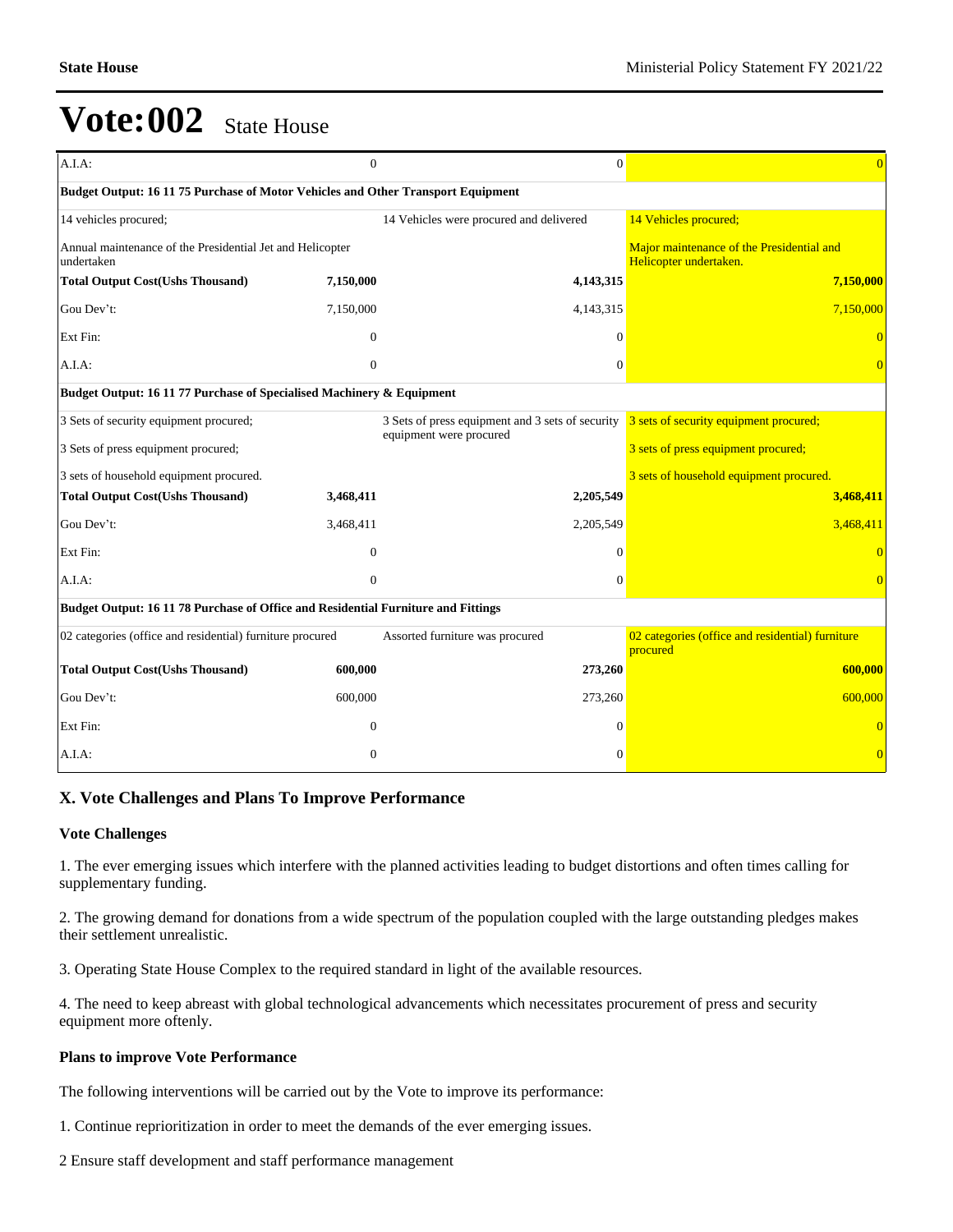3. Improve the management of assets to avoid wastage

### **XI Off Budget Support**

### **Table 11.1 Off-Budget Support by Department and Project**

N/A

## **XII. Vote Cross Cutting Policy And Other Budgetary Issues**

**Table 12.1: Cross- Cutting Policy Issues**

| <b>Issue Type:</b>                                                                                  | <b>HIV/AIDS</b>                                                 |  |  |
|-----------------------------------------------------------------------------------------------------|-----------------------------------------------------------------|--|--|
| Objective:                                                                                          | To contribute to the fight against HIV/AIDS                     |  |  |
| <b>Issue of Concern:</b>                                                                            | Increased prevalence of HIV/AIDS                                |  |  |
| <b>Planned Interventions:</b>                                                                       | 1. Increase HIV/AIDS awareness to both the staff and the masses |  |  |
|                                                                                                     | 2. Provide social and medical support to staff                  |  |  |
| <b>Budget Allocation (Billion):</b>                                                                 | 0.166                                                           |  |  |
| <b>Performance Indicators:</b>                                                                      | Number of staff supported                                       |  |  |
| <b>Issue Type:</b>                                                                                  | Gender                                                          |  |  |
| Objective:                                                                                          | To promote inclusiveness in wealth creation                     |  |  |
| <b>Issue of Concern:</b><br>Unskilled Youth and women who are unable to get into gainful employment |                                                                 |  |  |
| <b>Planned Interventions:</b>                                                                       | 1. Train youth and women in vocational skills for job creation  |  |  |
| <b>Budget Allocation (Billion):</b>                                                                 | 10.000                                                          |  |  |
| <b>Performance Indicators:</b>                                                                      | Number of youths skilled                                        |  |  |
| <b>Issue Type:</b>                                                                                  | <b>Enviroment</b>                                               |  |  |
| Objective:                                                                                          | To protect the environment                                      |  |  |
| <b>Issue of Concern:</b>                                                                            | Environmental degradation by human activity                     |  |  |
| <b>Planned Interventions:</b>                                                                       | 1. Carry out sensitization campaigns                            |  |  |
| <b>Budget Allocation (Billion):</b>                                                                 | 0.100                                                           |  |  |
| <b>Performance Indicators:</b>                                                                      | Number of sensitization campaigns on environmental issues       |  |  |

### **XIII. Personnel Information**

### **Table 13.1 Staff Establishment Analysis**

| <b>Title</b>                                               | <b>Salary Scale</b> | <b>Number Of Approved Positions</b> | Number Of Filled Positions |
|------------------------------------------------------------|---------------------|-------------------------------------|----------------------------|
| <b>Private Secretary</b>                                   | U1P                 | 70                                  |                            |
| Senior Presidenitlal Advisor/<br>Invesments                | U1P                 |                                     |                            |
| Special Presidential<br><b>Assistant/Political Affairs</b> | U1P                 | 10                                  |                            |